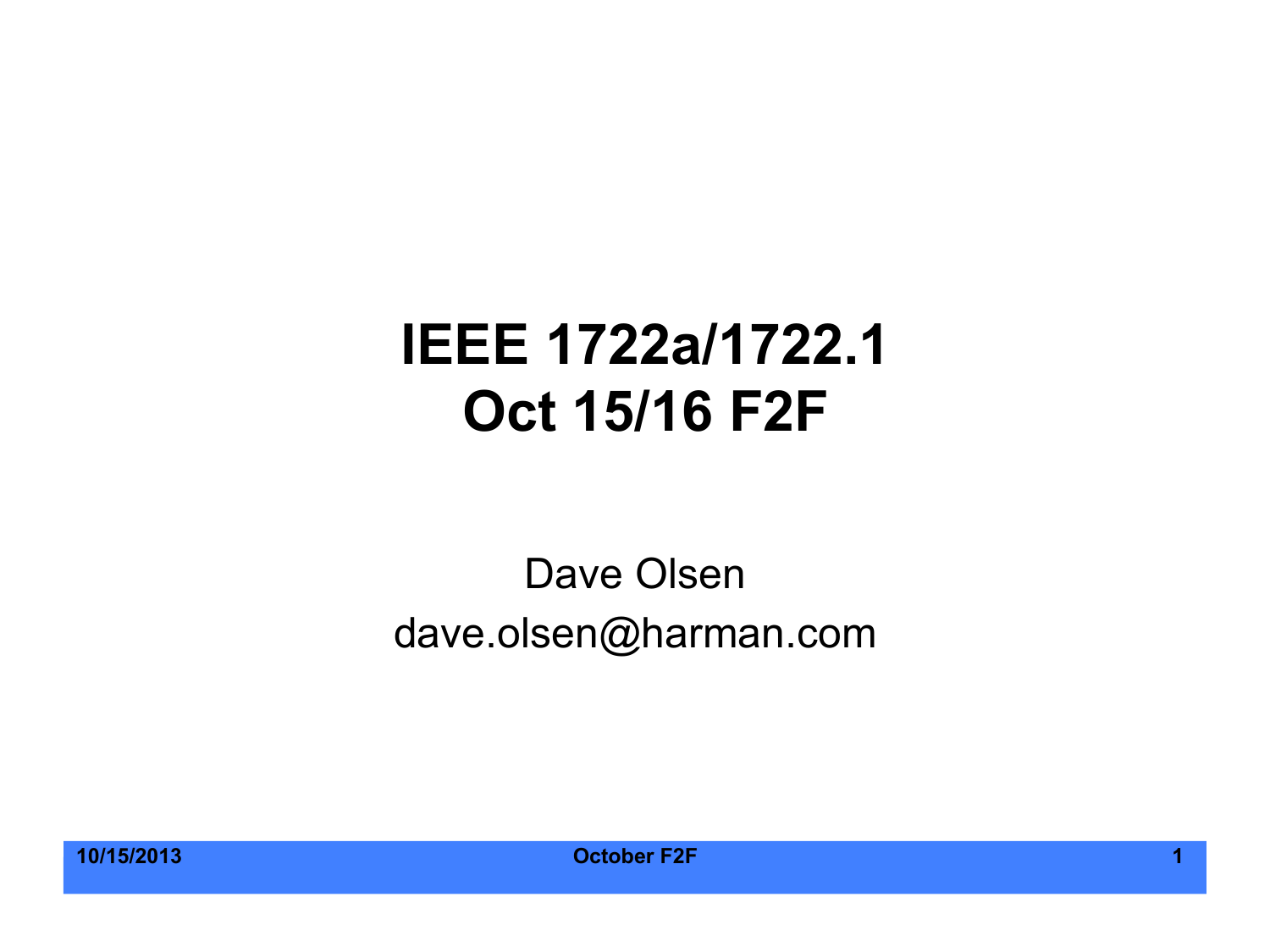# **Instructions for the WG Chair**

The IEEE-SA strongly recommends that at each WG meeting the chair or a designee:

- Show slides #1 through #4 of this presentation
- Advise the WG attendees that:
	- The IEEE's patent policy is consistent with the ANSI patent policy and is described in Clause 6 of the *IEEE-SA Standards Board Bylaws*;
	- Early identification of patent claims which may be essential for the use of standards under development is strongly encouraged:
	- There may be Essential Patent Claims of which the IEEE is not aware. Additionally, neither the IEEE, the WG, nor the WG chair can ensure the accuracy or completeness of any assurance or whether any such assurance is, in fact, of a Patent Claim that is essential for the use of the standard under development.
- Instruct the WG Secretary to record in the minutes of the relevant WG meeting:
	- That the foregoing information was provided and that slides 1 through 4 (and this slide 0, if applicable) were shown;
	- That the chair or designee provided an opportunity for participants to identify patent claim(s)/patent application claim(s) and/or the holder of patent claim(s)/patent application claim(s) of which the participant is personally aware and that may be essential for the use of that standard
	- Any responses that were given, specifically the patent claim(s)/patent application claim(s) and/or the holder of the patent claim(s)/patent application claim(s) that were identified (if any) and by whom.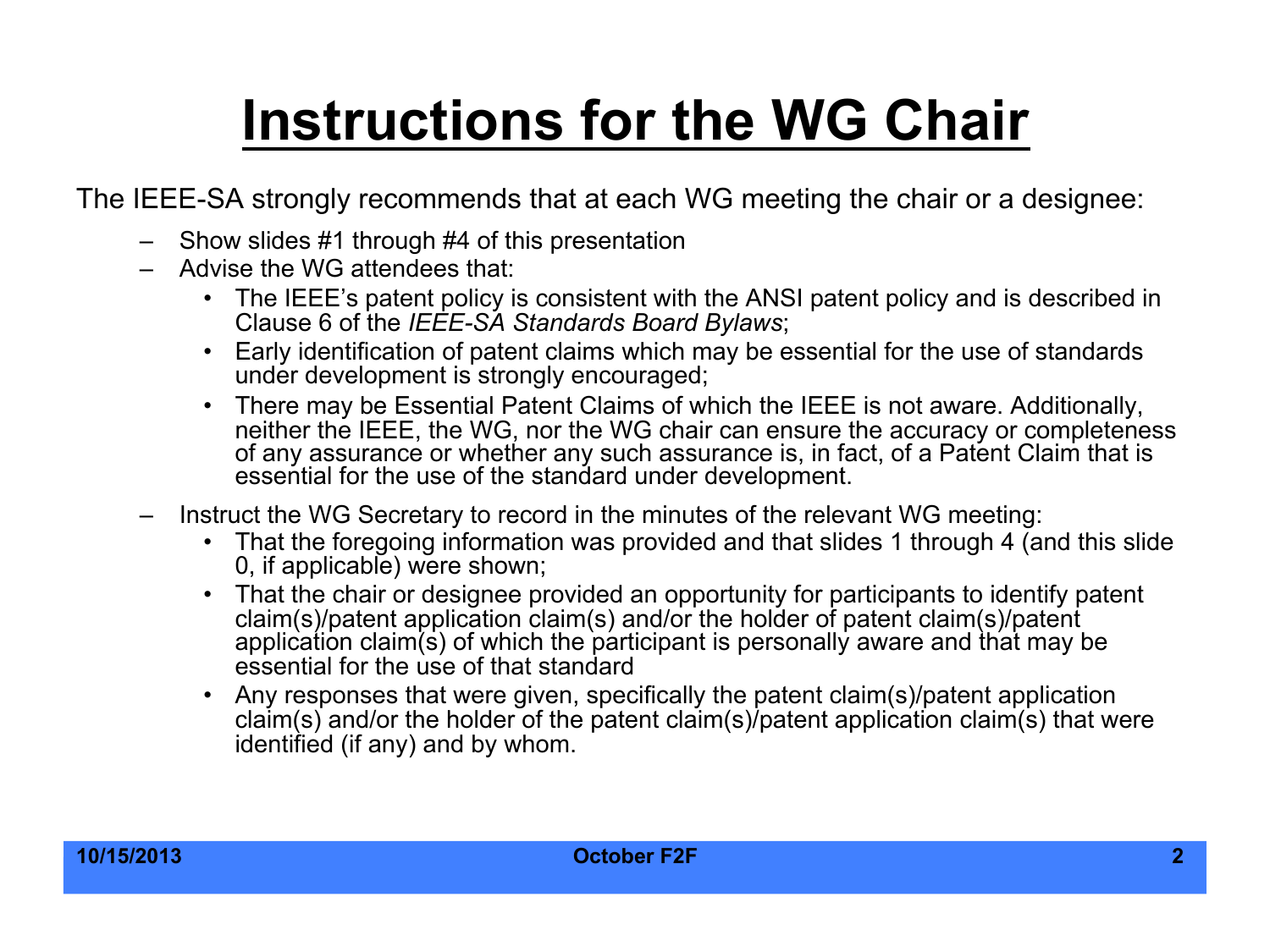# **Instructions for the WG Chair**

- The WG Chair shall ensure that a request is made to any identified holders of potential essential patent claim(s) to complete and submit a Letter of Assurance.
- It is recommended that the WG chair review the guidance in *IEEE-SA Standards Board Operations Manual* 6.3.5 and in FAQs 12 and 12a on inclusion of potential Essential Patent Claims by incorporation or by reference.

Note: WG includes Working Groups, Task Groups, and other standards-developing committees with a PAR approved by the IEEE-SA Standards Board.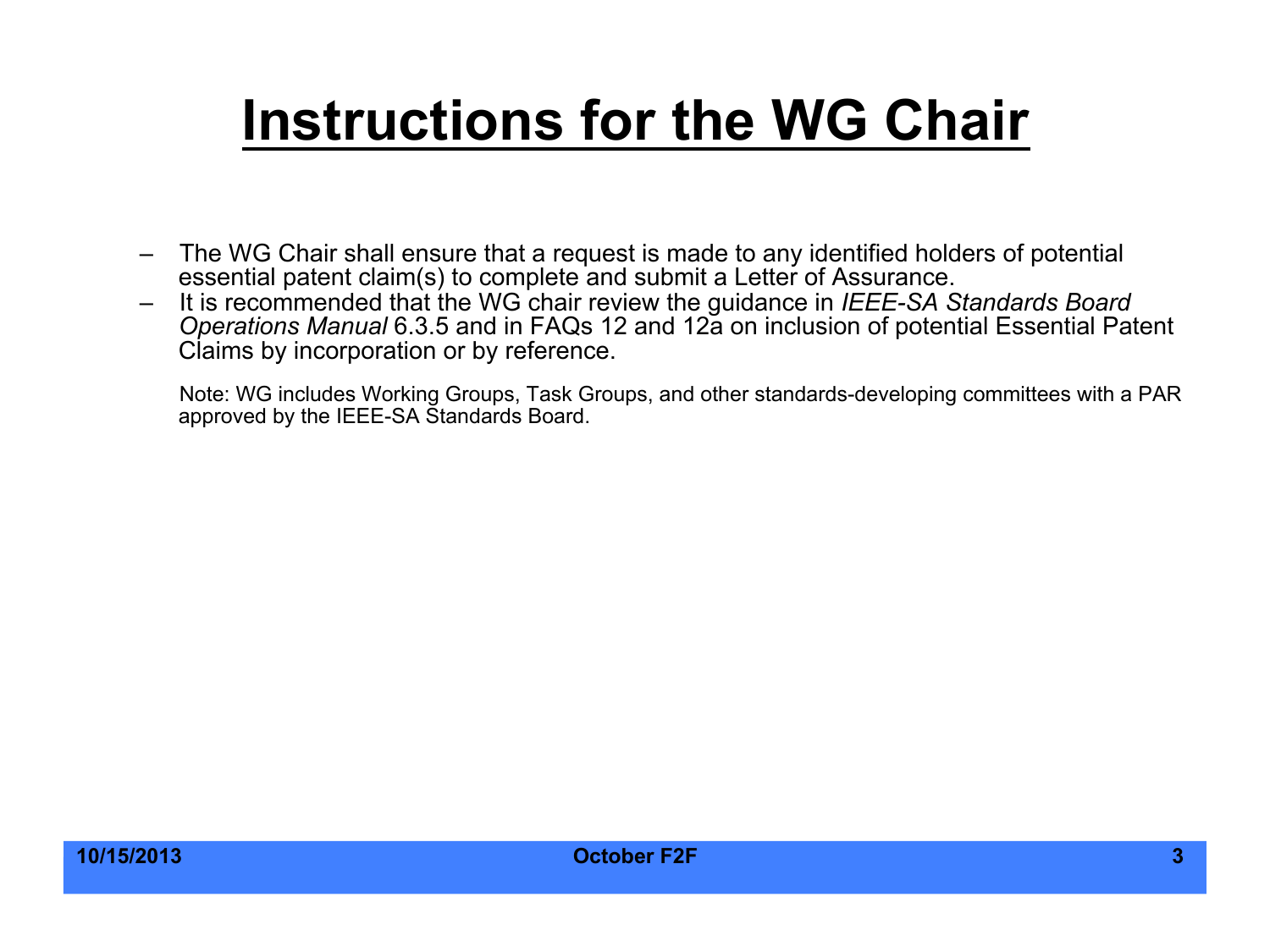# **Participants, Patents, and Duty to Inform**

**All participants in this meeting have certain obligations under the IEEE-SA Patent Policy. Participants:** 

- **"Shall inform the IEEE (or cause the IEEE to be informed)" of the identity of each "holder of any potential Essential Patent Claims of which they are personally aware" if the claims are owned or controlled by the participant or the entity the participant is from, employed by, or otherwise represents** 
	- **"Personal awareness" means that the participant "is personally aware that the holder may have a potential Essential Patent Claim," even if the participant is not personally aware of the specific patents or patent claims**
- **"Should inform the IEEE (or cause the IEEE to be informed)" of the identity of "any other holders of such potential Essential Patent Claims" (that is, third parties that are not affiliated with the participant, with the participant's employer, or with anyone else that the participant is from or otherwise represents)**
- **The above does not apply if the patent claim is already the subject of an Accepted Letter of Assurance that applies to the proposed standard(s) under consideration by this group**

Quoted text excerpted from IEEE-SA Standards Board Bylaws subclause 6.2

- **Early identification of holders of potential Essential Patent Claims is strongly encouraged**
- **No duty to perform a patent search**

#### **10/15/2013 October F2F 4**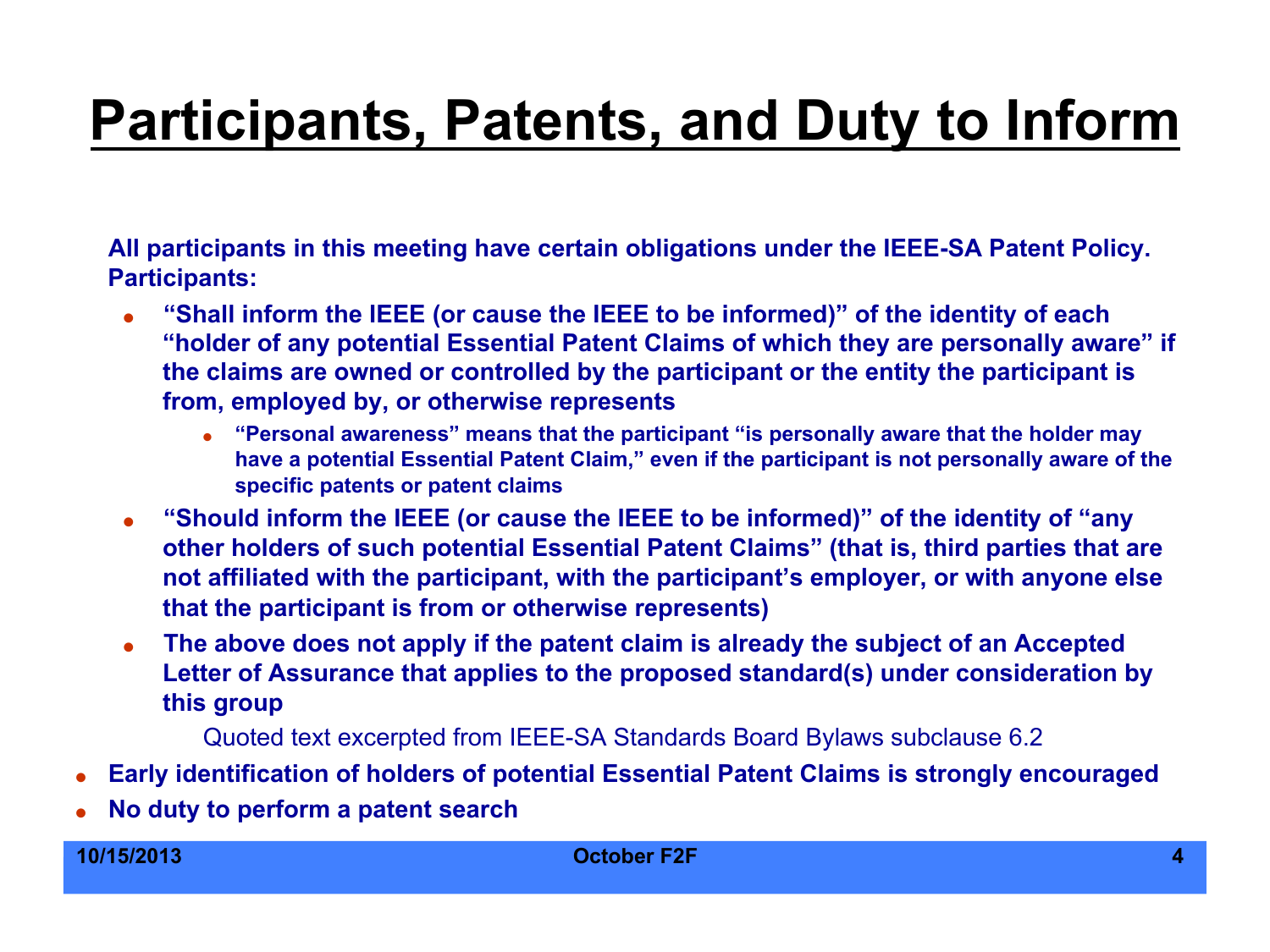### **Patent Related Links**

All participants should be familiar with their obligations under the IEEE-SA Policies & Procedures for standards development.

Patent Policy is stated in these sources:

IEEE-SA Standards Boards Bylaws

*http://standards.ieee.org/develop/policies/bylaws/sect6-7.html#6* 

IEEE-SA Standards Board Operations Manual

*http://standards.ieee.org/develop/policies/opman/sect6.html#6.3*

Material about the patent policy is available at

*http://standards.ieee.org/about/sasb/patcom/materials.html* 

**If you have questions, contact the IEEE-SA Standards Board Patent Committee Administrator at patcom@ieee.org or visit http://standards.ieee.org/about/sasb/patcom/ index.html** 

**This slide set is available at https://development.standards.ieee.org/myproject/Public/ mytools/mob/slideset.ppt**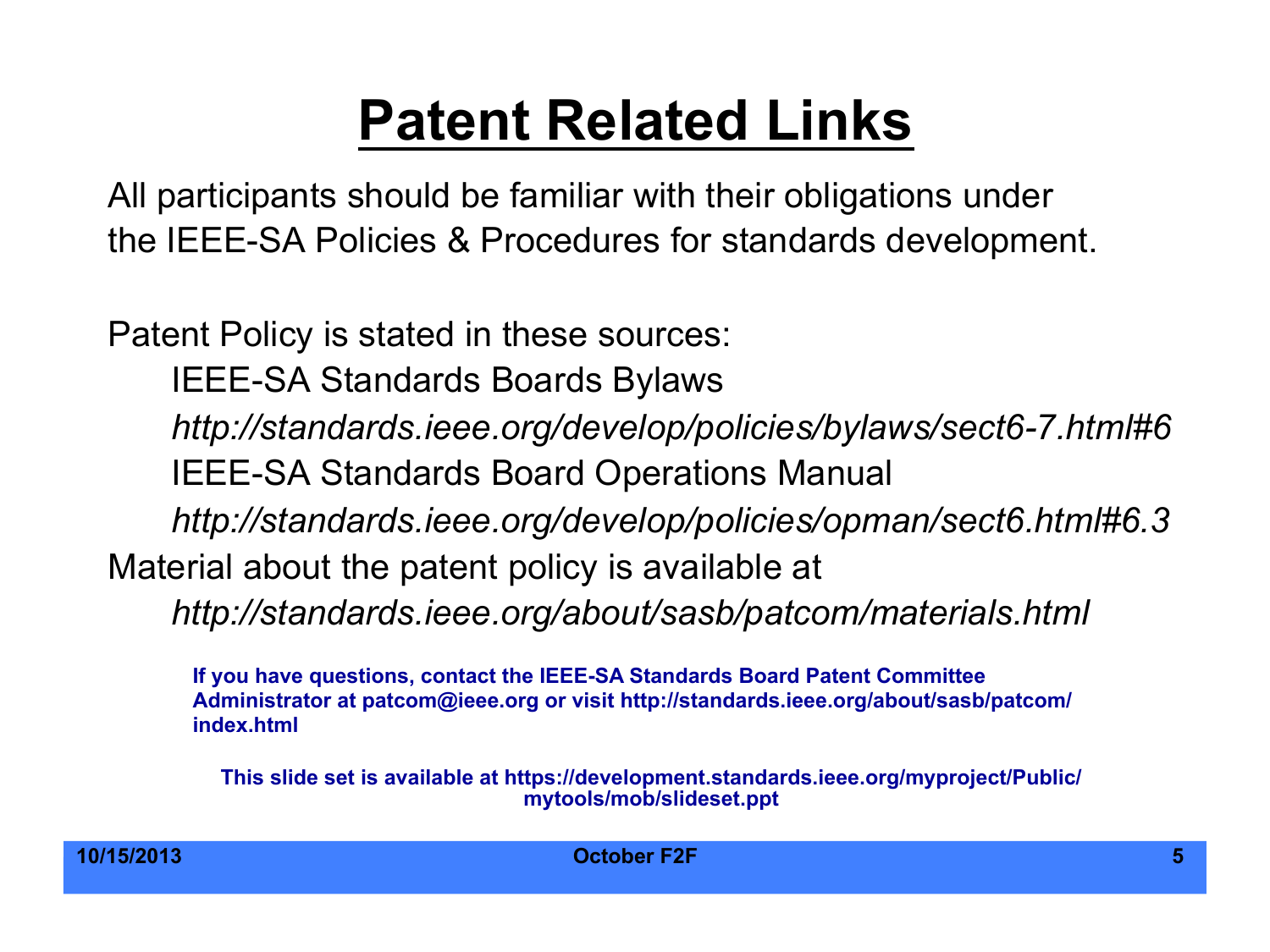### **Call for Potentially Essential Patents**

- If anyone in this meeting is personally aware of the holder of any patent claims that are potentially essential to implementation of the proposed standard(s) under consideration by this group and that are not already the subject of an Accepted Letter of Assurance:
	- Either speak up now or
	- Provide the chair of this group with the identity of the holder(s) of any and all such claims as soon as possible or
	- Cause an LOA to be submitted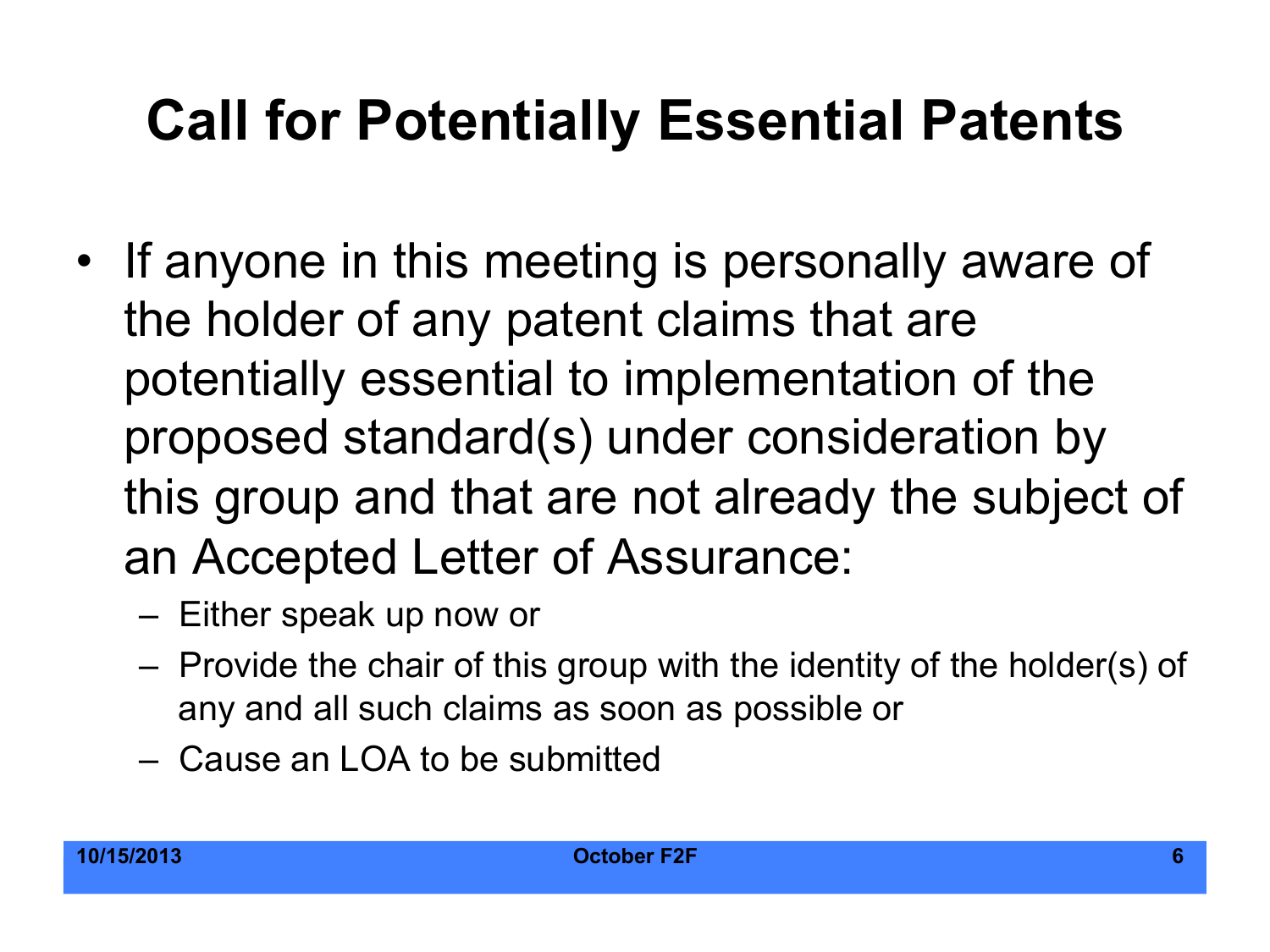# **Other Guidelines for IEEE WG Meetings**

- **All IEEE-SA standards meetings shall be conducted in compliance with all applicable laws, including antitrust and competition laws.** 
	- **Don't discuss the interpretation, validity, or essentiality of patents/patent claims.**
	- **Don't discuss specific license rates, terms, or conditions.** 
		- Relative costs, including licensing costs of essential patent claims, of different technical approaches may be discussed in standards development meetings.
			- Technical considerations remain primary focus
	- **Don't discuss or engage in the fixing of product prices, allocation of customers, or division of sales markets.**
	- **Don't discuss the status or substance of ongoing or threatened litigation.**
	- **Don't be silent if inappropriate topics are discussed … do formally object.**

**---------------------------------------------------------------** 

**See** *IEEE-SA Standards Board Operations Manual***, clause 5.3.10 and "Promoting Competition and Innovation: What You Need to Know about the IEEE Standards Association's Antitrust and Competition Policy" for more details.**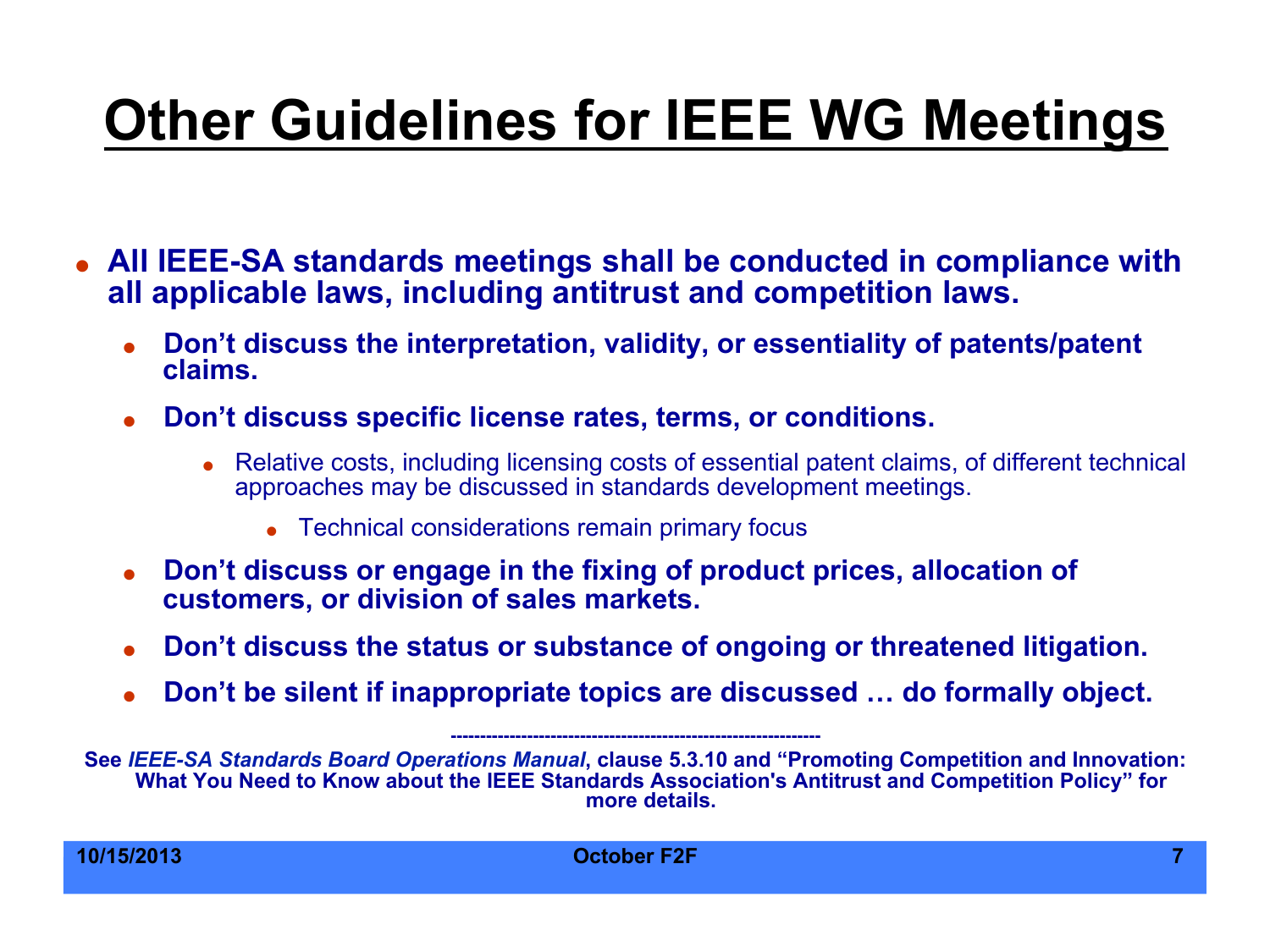# **Tuesday Agenda**

- Welcome/Admin
- IEEE Patent slides: http://standards.ieee.org/board/pat/pat-slideset.pdf
- Introductions
- Agenda
- Comment Resolution 9:00 12:00
- Active Video Proposal Willam-Jan 1:00
- Automotive Control Streams Dave Olsen 1:45
	- Dest/Src usage
- Coded Audio Discussion Ethan 2:30
- CRS in the Automotive Environment Dave 3:00
- Comment Resolution 3:30 5:00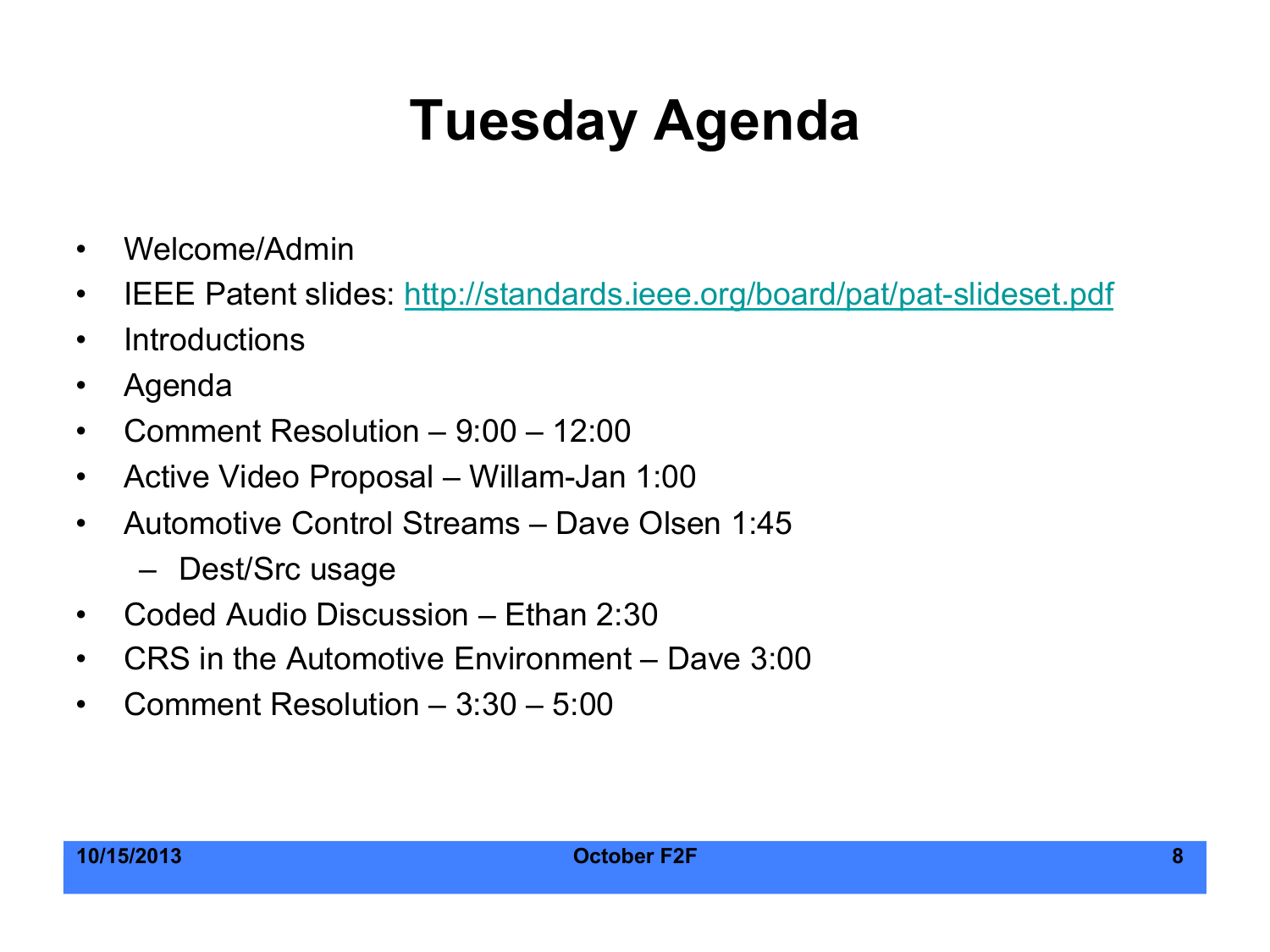### **Wednesday Agenda**

- 9:00 10:00 1722.1 Upcoming Additions
	- Possible work for 1722.1 Corrigendum
	- Possible work for 1722.1 Amendment
		- Power management MJT
		- Instant on vs. later on MJT
- 10:00 12:00 Comment Resolution
- 1:00 3:00 Comment Resolution
- Sponsor Ballot Schedule
- Review of Assumptions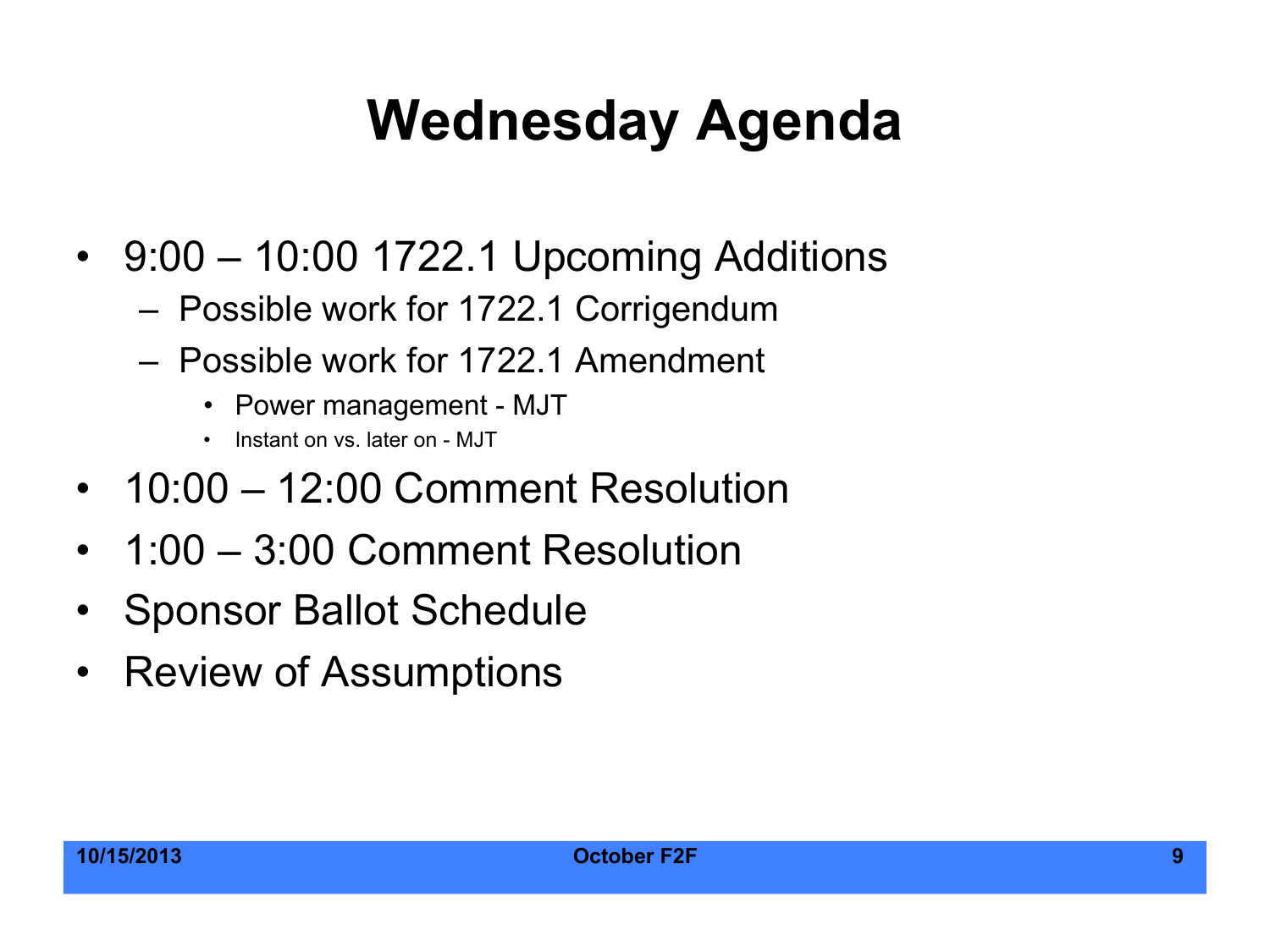# **Admin**

- Weekly calls Mon 2pm PDT
- Upcoming F2F
	- October 15th,16th hosted FujitsuTEN Detroit
		- Tuesday 1722a, Wednesday 1722.1?
		- Details on Website
	- $-$  December 9<sup>th</sup>, 10<sup>th</sup> hosted by Dolby San Francisco
		- Monday 1722a, Tuesday 1722.1?
- Liaisons
	- IEC Aaron Gelter
		- IEC 61883 looking at doing Automotive Infotainment systems
	- SMPTE Rob Silfvast
		- SMPTE 32-NF would like us to review AVB sections of report
		- This will be posted to the private area of the web site.